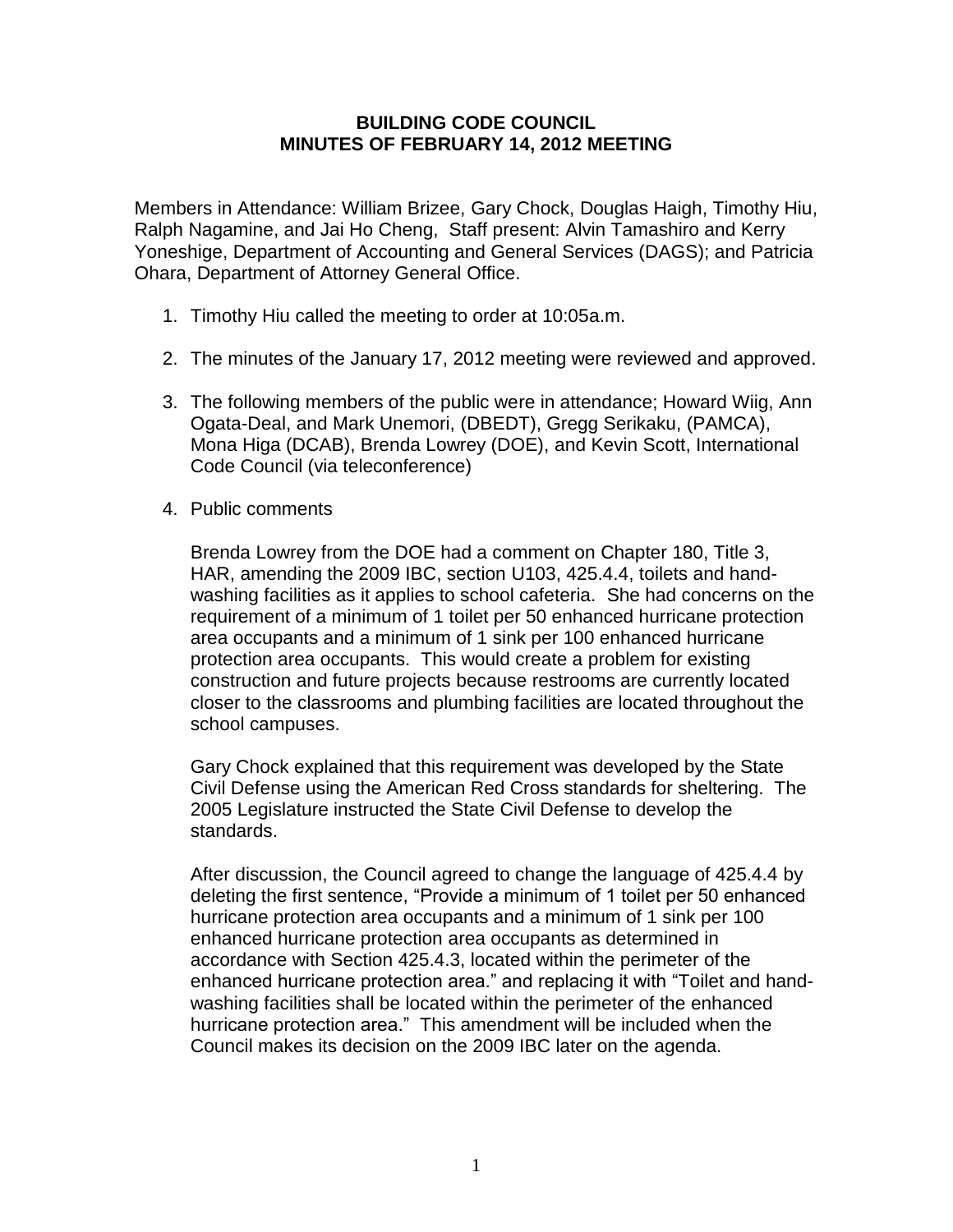- 5. Report from the Subcommittee of County Building Official and decisionmaking:
	- a. The Subcommittee of County Building Official has approved the adoption of the 2011 National Electrical Code (NEC) and Douglas Haigh made a motion for the Council to adopt the 2011 NEC and William Brizee seconded the motion and the Council unanimously approved the motion.
	- b. The Subcommittee of County Building Official has approved the adoption of the 2009 International Building Code (IBC) and Douglas Haigh made a motion for the Council to adopt the 2009 IBC with amendments to the first sentence in section 425.4.4 to read, "Toilet and hand-washing facilities shall be located and accessible from within the perimeter of the enhanced hurricane protection area." William Brizee seconded the motion and the Council unanimously approved the motion.
	- c. Adoption of the 2009 International Residential Code was deferred
	- d. The Subcommittee of County Building Official has approved the adoption of the 2009 International Energy Conservation Code (IECC) with two amendments and Ralph Nagamine made a motion for the Council to adopt the 2009 IECC and Douglas Haigh seconded the motion and the Council unanimously approved the motion.
	- e. Adoption of proposed amendments submitted at the 2009 IBC, 2009 IECC, 2006 UFC State Fire Code and 2006 IRC was deferred, still need to work with the BIA on possible amendments.
- 6. Report from investigative committees (IC)
	- a. Structural Provisions for 2009 International Building Code (IBC) and International Residential Code (IRC); No report – Council Chair noted that the IBC should be stricken and IRC is still pending.
	- b. Structural provisions for the 2012 International Building Code (12 IBC) and Residential Code (12 IRC); No report
	- c. 2012 IBC; No report
	- d. Elevator codes; No report
	- e. A/C Ventilation; No report
	- f. 2012 Uniform Plumbing Code; Gregg Serikaku reported that the IAPMO will be providing two copies of the 2012 UPC at no charge soon to the Subcommittee members for their review and to the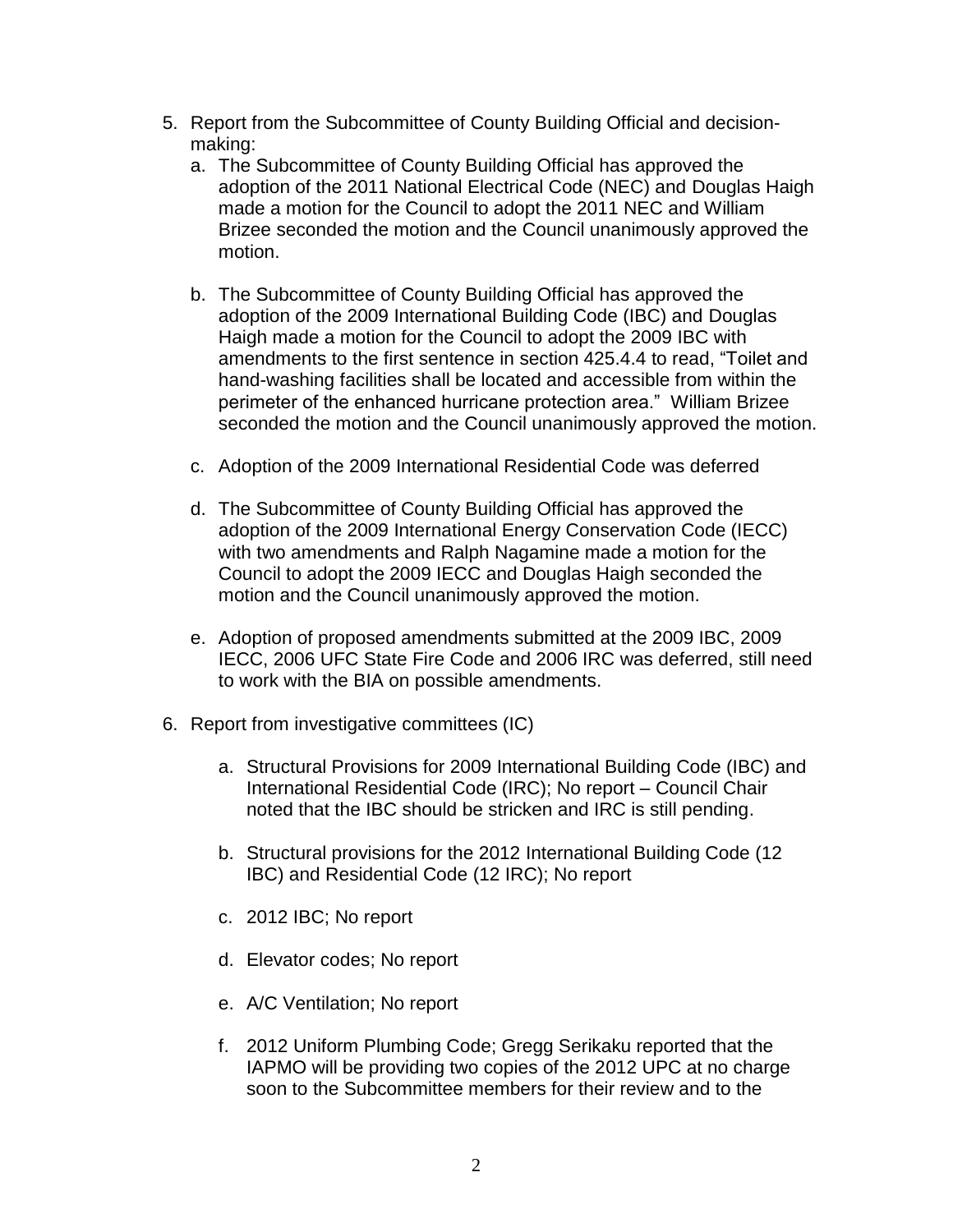Council members who request for a copy. If the code does get approved, the IAPMO will provide training to the inspectors and plan checkers and also provide the code books at no charge.

- g. 2012 Energy Efficiency Standards; Chair Howard Wiig reported that he will have some initial proposals to discuss with the ICC after this meeting.
- h. 2009 State Fire Code; No report
- i. Training on State building codes; Ann Ogata-Deal reported that funds are available to conduct training on the significant changes of the 2012 IBC and IRC as requested by William Brizee at the last meeting. Plans will be finalized after she hears from the counties whether they need training on the 2012 IBC and IRC. Some Council members mentioned that a class may be needed for Oahu only.
- j. Fire sprinkler implementation in new 1 and 2 family dwellings; No report
- k. Communication and training; Chair Howard Wiig reported that the 2009 IECC training will be held next week in Hilo, Kona, and Honolulu, and the following week on Maui and Kauai. He did receive AIA approval for 3.5 credits for the 31/2 hour class.
- l. 2011 Electrical code; No report
- 7. Update on county adoption of building codes:
	- a. Hawaii; adopted 2008 NEC, 2006 UPC and 2006 IECC, effective 2/1/12. 2006 IBC was approved by Council but a challenge and recall resulted suspending adoption.
	- b. Kauai; meeting upcoming with Mayor and contractors association to discuss adoption of 2006 IBC; 2006 UPC adoption in process
	- c. Maui, 2006 IBC has moved out of Council committee, and 2006 UPC is being reviewed by the Council
	- d. Oahu; 2006 IBC and IRC adoption awaiting completion of flood ordinance amendments and working toward 2009 IECC adoption; 2006 UPC and 2011 NEC with corporation council
- 8. Council members briefly discussed two bills, HB 2358 and SB 2696 and noted that there should be a "legislative update" agenda item at the next meeting.
- 9. Next meeting agenda items:
	- a. Adoption of 2009 IRC
	- b. Legislative updates